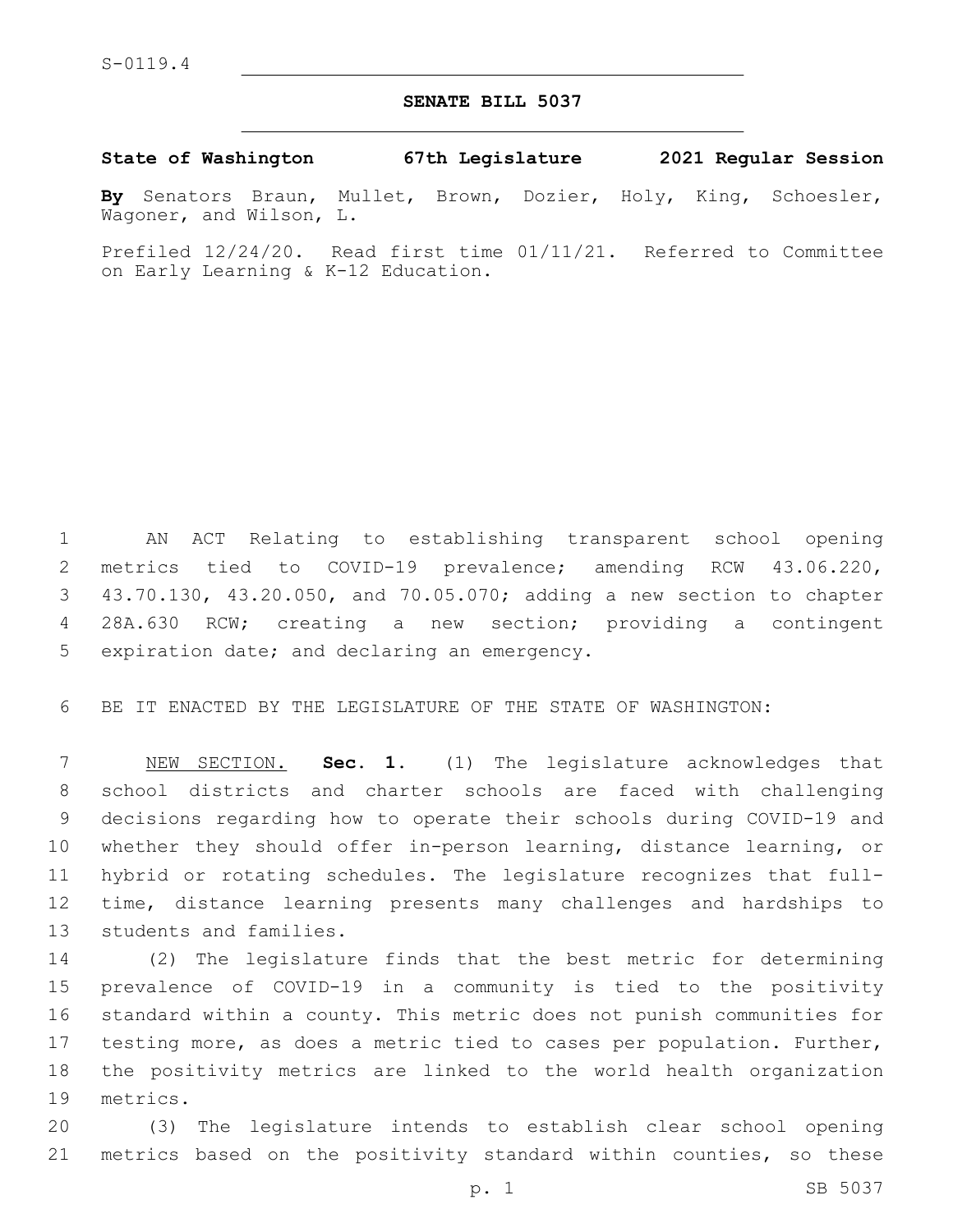decisions are transparent and uniform throughout the state of 2 Washington.

 NEW SECTION. **Sec. 2.** A new section is added to chapter 28A.630 4 RCW to read as follows:

 (1) When the governor proclaims a state of emergency under chapter 43.06 RCW in response to COVID-19, school districts must use the metrics in this section to determine the education modality for 8 the schools by county.

 (a) School districts in counties below a five percent positivity standard must offer in-person learning to all students. To move out 11 of this category, counties must be above a five percent positivity 12 standard for two weeks in a row.

 (b) School districts in counties above a five percent positivity standard may choose the education modality for their students. To move out of this category, counties must be below a five percent 16 positivity standard for two weeks in a row.

 (2) If a school district is located in more than one county, a school district must determine the average positivity standard of all the counties in which it is located to determine the education 20 modality under subsection (1) of this section.

 (3) If there is an outbreak of COVID-19 at a particular school, a school district and local health officer, in accordance with other state laws, must take all appropriate actions deemed necessary to control or eliminate the spread of COVID-19 within the affected 25 school including:

(a) Closing part or all of the affected school;

(b) Canceling activities or functions at the affected school; and

 (c) Excluding from the affected school any students, staff, and volunteers who are infectious, or exposed and susceptible to the 30 disease.

 (4) The definitions in this subsection apply throughout this section unless the context clearly requires otherwise.

 (a) "Education modality" means the type of setting to deliver education services including, but not limited to, in-person learning, distance learning, and hybrid or rotating schedules with in-person 36 learning and distance learning.

 (b) "Outbreak" means the school meets the following criteria: (i) Two or more cases of laboratory positive COVID-19 among students or staff; (ii) the cases have symptom onsets within a fourteen-day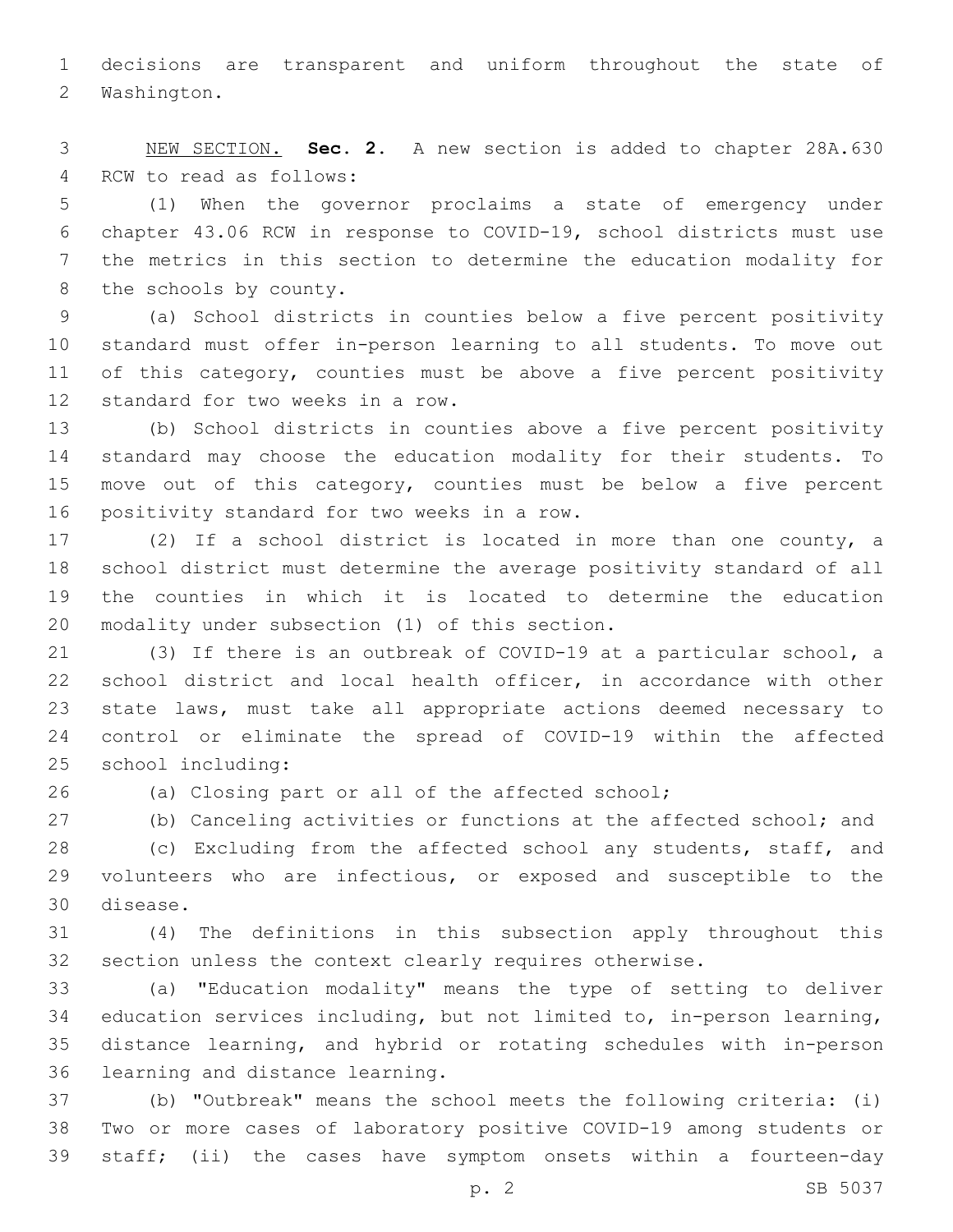period of each other; (iii) plausible epidemiological-linkage in the school; and (iv) no other known epidemiological-linkage outside of 3 the school.

 (c) "Positivity standard" means the percent of individuals testing positive for COVID-19. It must be calculated by comparing the number of individuals testing positive over the past week to the 7 total number of tests during that week.

 (5) This section is a state health requirement under RCW 28A.710.040 and applies to charter schools established in accordance 10 with chapter 28A.710 RCW.

 **Sec. 3.** RCW 43.06.220 and 2019 c 472 s 2 are each amended to 12 read as follows:

 (1) The governor after proclaiming a state of emergency and prior 14 to terminating such, may, in the area described by the proclamation 15 issue an order prohibiting:

 (a) Any person being on the public streets, or in the public parks, or at any other public place during the hours declared by the 18 governor to be a period of curfew;

 (b) Any number of persons, as designated by the governor, from assembling or gathering on the public streets, parks, or other open 21 areas of this state, either public or private;

 (c) The manufacture, transfer, use, possession or transportation of a molotov cocktail or any other device, instrument or object designed to explode or produce uncontained combustion;

 (d) The transporting, possessing or using of gasoline, kerosene, or combustible, flammable, or explosive liquids or materials in a glass or uncapped container of any kind except in connection with the normal operation of motor vehicles, normal home use or legitimate 29 commercial use;

(e) The sale, purchase or dispensing of alcoholic beverages;

 (f) The sale, purchase or dispensing of other commodities or goods, as he or she reasonably believes should be prohibited to help preserve and maintain life, health, property or the public peace;

 (g) The use of certain streets, highways or public ways by the 35 public; and

 (h) Such other activities as he or she reasonably believes should be prohibited to help preserve and maintain life, health, property or 38 the public peace.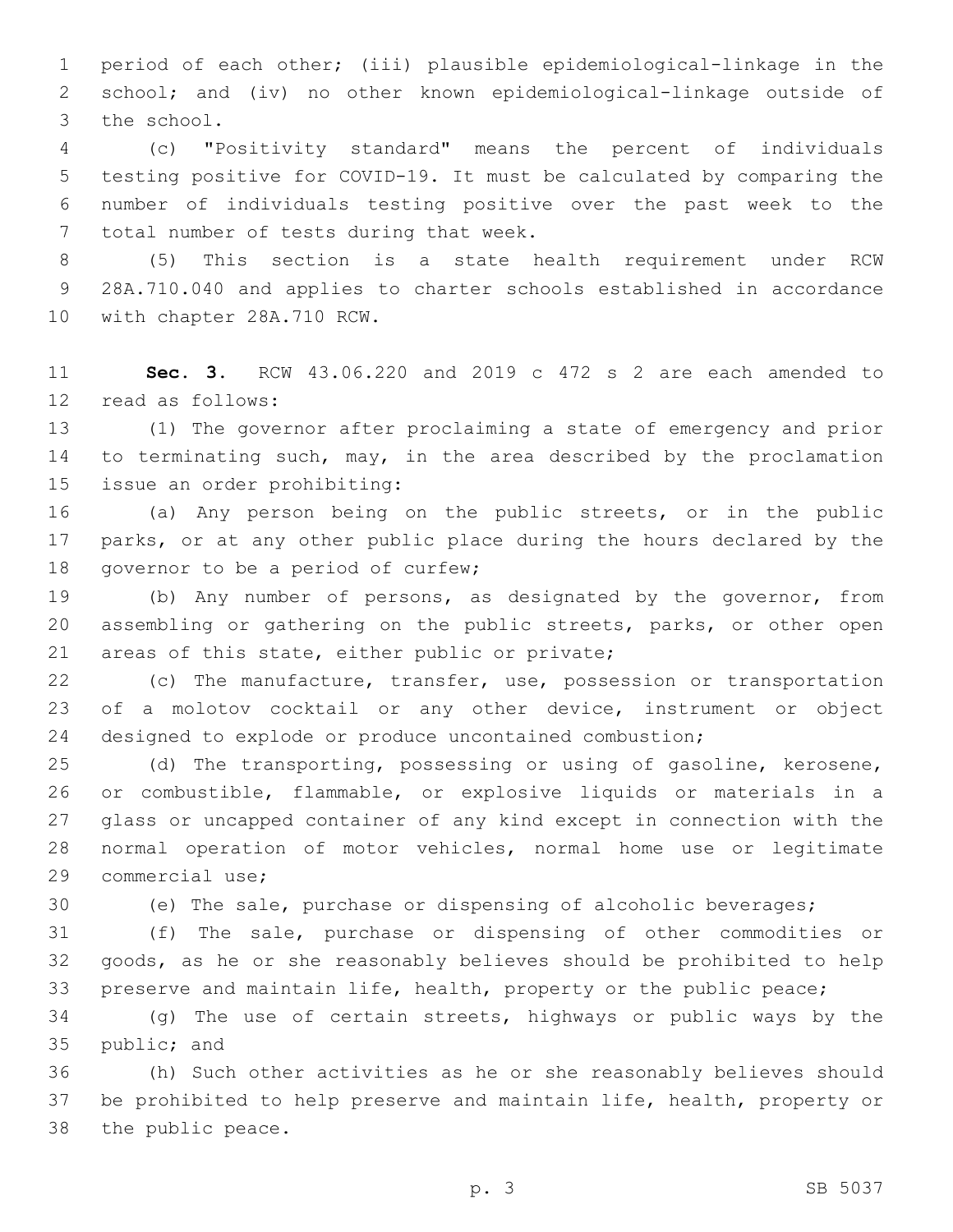(2) The governor after proclaiming a state of emergency and prior to terminating such may, in the area described by the proclamation, issue an order or orders concerning waiver or suspension of statutory 4 obligations or limitations in the following areas:

(a) Liability for participation in interlocal agreements;

 (b) Inspection fees owed to the department of labor and 7 industries;

8 (c) Application of the family emergency assistance program;

 (d) Regulations, tariffs, and notice requirements under the 10 jurisdiction of the utilities and transportation commission;

 (e) Application of tax due dates and penalties relating to 12 collection of taxes;

 (f) Permits for industrial, business, or medical uses of alcohol; 14 and

 (g) Such other statutory and regulatory obligations or limitations prescribing the procedures for conduct of state business, or the orders, rules, or regulations of any state agency if strict compliance with the provision of any statute, order, rule, or regulation would in any way prevent, hinder, or delay necessary action in coping with the emergency, unless (i) authority to waive or suspend a specific statutory or regulatory obligation or limitation has been expressly granted to another statewide elected official, (ii) the waiver or suspension would conflict with federal requirements that are a prescribed condition to the allocation of federal funds to the state, or (iii) the waiver or suspension would 26 conflict with the rights, under the First Amendment, of freedom of speech or of the people to peaceably assemble. The governor shall give as much notice as practical to legislative leadership and impacted local governments when issuing orders under this subsection  $30(2)(q).$ 

 (3) In imposing the restrictions provided for by RCW 43.06.010, and 43.06.200 through 43.06.270, the governor may impose them for such times, upon such conditions, with such exceptions and in such areas of this state he or she from time to time deems necessary.

 (4) No order or orders concerning waiver or suspension of statutory obligations or limitations under subsection (2) of this section may continue for longer than thirty days unless extended by the legislature through concurrent resolution. If the legislature is not in session, the waiver or suspension of statutory obligations or limitations may be extended in writing by the leadership of the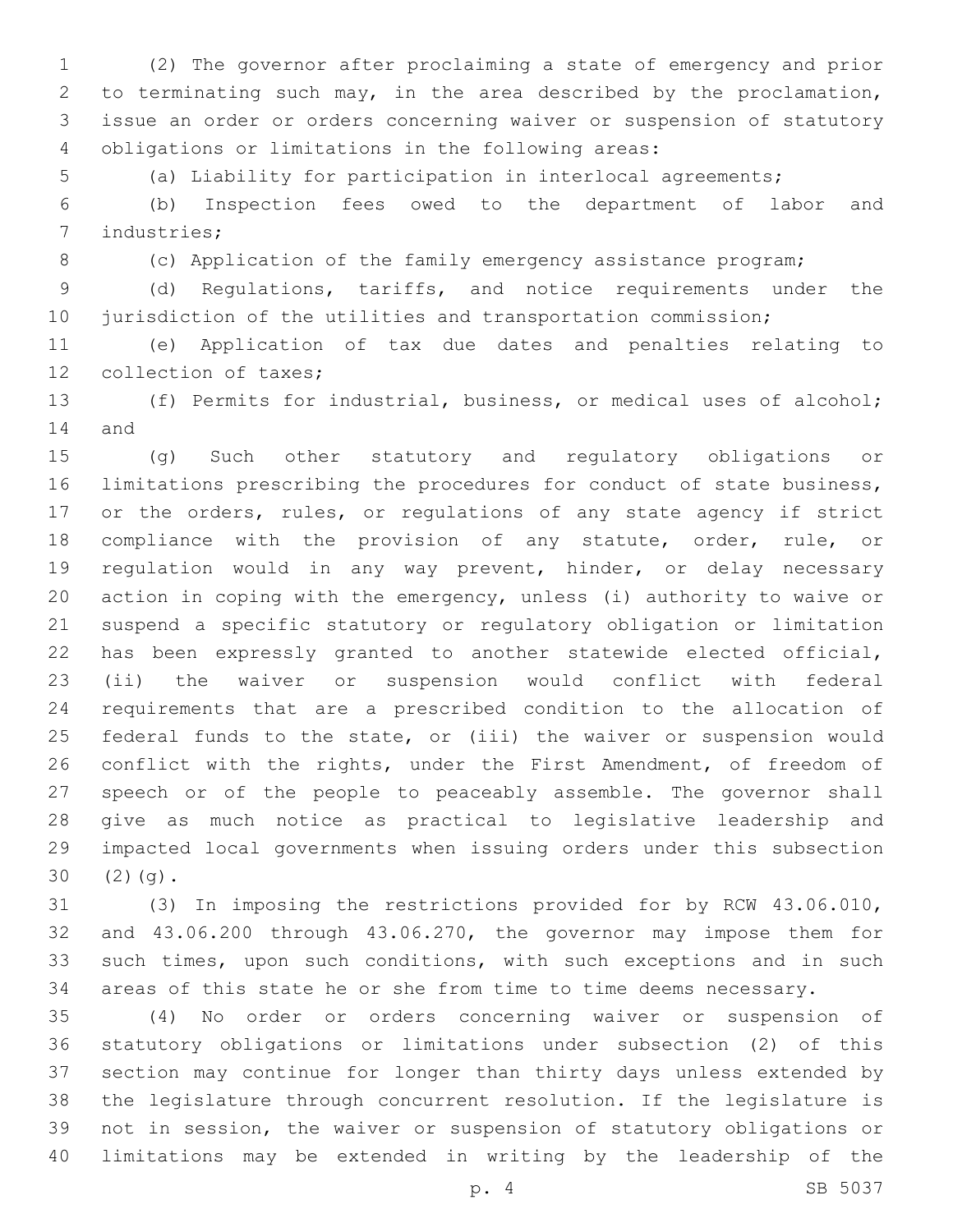senate and the house of representatives until the legislature can extend the waiver or suspension by concurrent resolution. For purposes of this section, "leadership of the senate and the house of representatives" means the majority and minority leaders of the senate and the speaker and the minority leader of the house of 6 representatives.

 (5) No order or orders issued under this section may supersede, waive, or suspend statutory and regulatory obligations or limitations concerning education modalities during COVID-19 set forth in section 2 of this act.

 (6) Any person willfully violating any provision of an order issued by the governor under this section is guilty of a gross 13 misdemeanor.

 **Sec. 4.** RCW 43.70.130 and 1990 c 132 s 2 are each amended to 15 read as follows:

16 The secretary of health shall:

 (1) Exercise all the powers and perform all the duties prescribed 18 by law with respect to public health and vital statistics;

 (2) Investigate and study factors relating to the preservation, promotion, and improvement of the health of the people, the causes of morbidity and mortality, and the effects of the environment and other conditions upon the public health, and report the findings to the state board of health for such action as the board determines is 24 necessary;

 (3) Strictly enforce all laws for the protection of the public health and the improvement of sanitary conditions in the state, and 27 all rules, regulations, and orders of the state board of health;

 (4) Enforce the public health laws of the state and the rules and regulations promulgated by the department or the board of health in local matters, when in its opinion an emergency exists and the local board of health has failed to act with sufficient promptness or 32 efficiency, or is unable for reasons beyond its control to act, or when no local board has been established, and all expenses so incurred shall be paid upon demand of the secretary of the department of health by the local health department for which such services are rendered, out of moneys accruing to the credit of the municipality or the local health department in the current expense fund of the 38 county;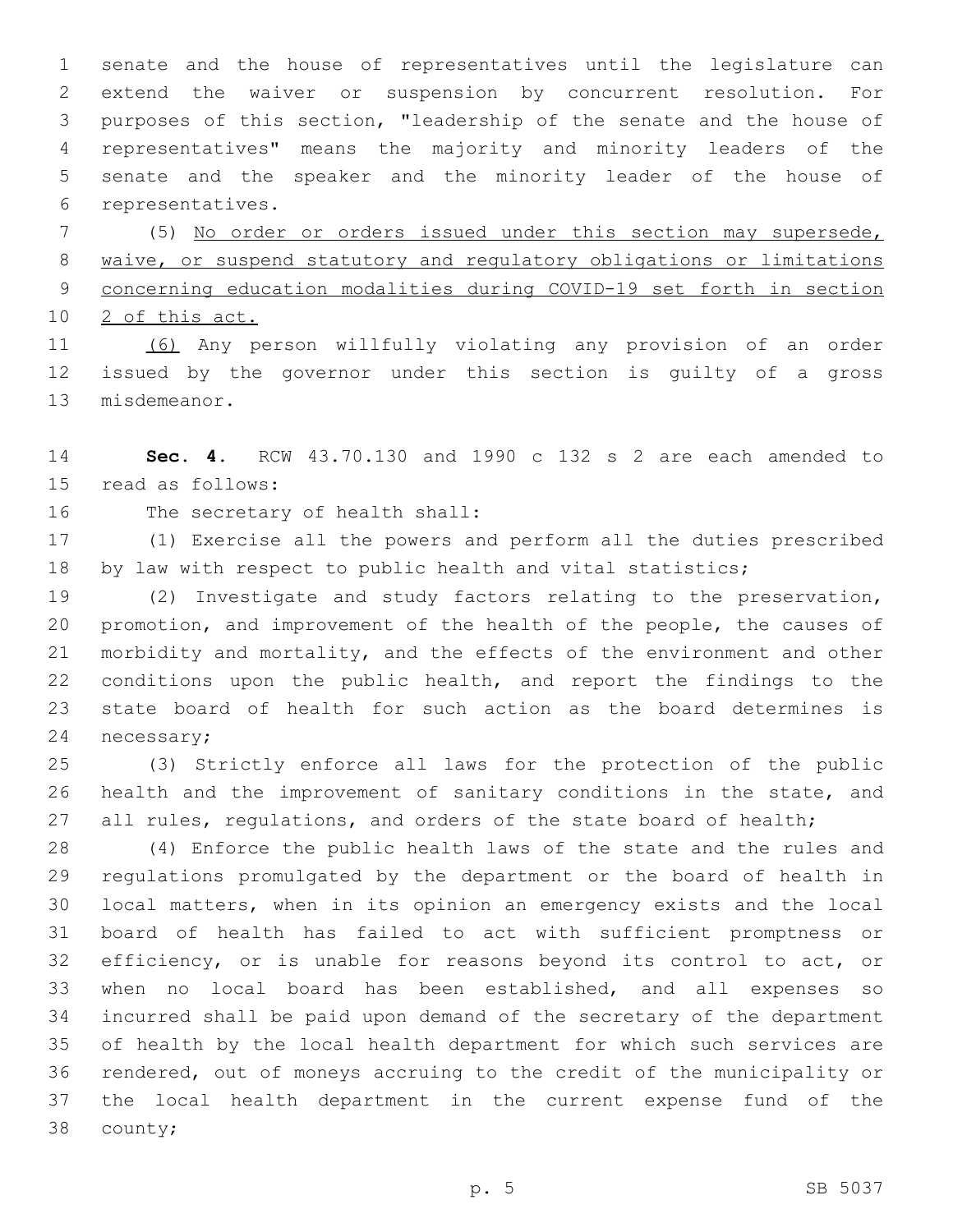(5) Investigate outbreaks and epidemics of disease that may occur and advise local health officers as to measures to be taken to 3 prevent and control the same;

 (6) Exercise general supervision over the work of all local health departments and establish uniform reporting systems by local 6 health officers to the state department of health;

 (7) Have the same authority as local health officers, except that the secretary shall not exercise such authority unless the local health officer fails or is unable to do so, or when in an emergency the safety of the public health demands it, or by agreement with the 11 local health officer or local board of health;

 (8) Cause to be made from time to time, personal health and sanitation inspections at state owned or contracted institutions and facilities to determine compliance with sanitary and health care 15 standards as adopted by the department, and require the governing authorities thereof to take such action as will conserve the health 17 of all persons connected therewith, and report the findings to the 18 governor;

 (9) Review and approve plans for public water system design, engineering, operation, maintenance, financing, and emergency response, as required under state board of health rules;

 (10) Take such measures as the secretary deems necessary in order to promote the public health, to establish or participate in the establishment of health educational or training activities, and to provide funds for and to authorize the attendance and participation in such activities of employees of the state or local health departments and other individuals engaged in programs related to or part of the public health programs of the local health departments or the state department of health. The secretary is also authorized to accept any funds from the federal government or any public or private agency made available for health education training purposes and to conform with such requirements as are necessary in order to receive 33 such funds; ((and))

 (11) Establish and maintain laboratory facilities and services as 35 are necessary to carry out the responsibilities of the department $\dot{z}$ and

 (12) Act in accordance with section 2 of this act concerning 38 education modalities during COVID-19.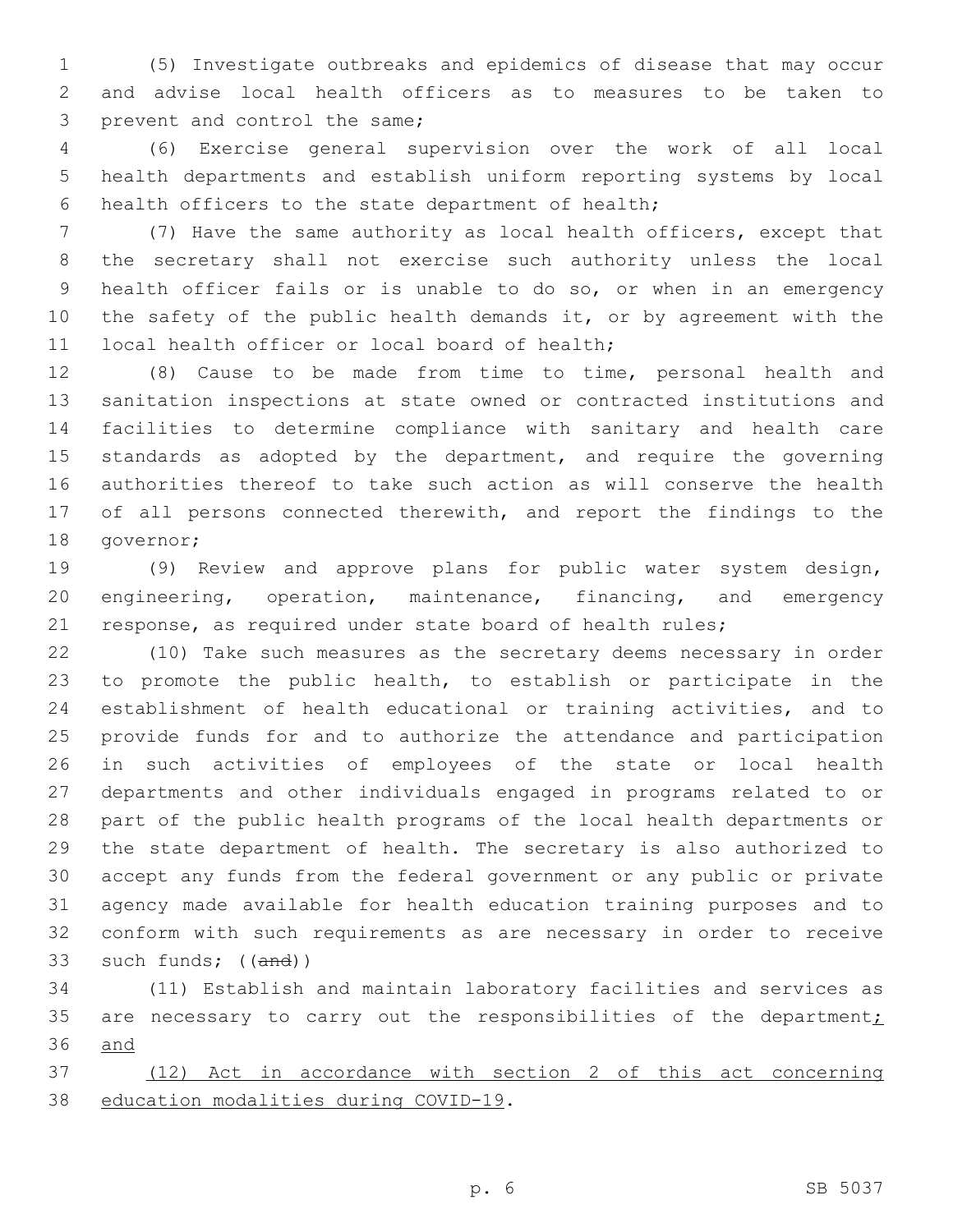**Sec. 5.** RCW 43.20.050 and 2011 c 27 s 1 are each amended to read 2 as follows:

 (1) The state board of health shall provide a forum for the development of public health policy in Washington state. It is authorized to recommend to the secretary means for obtaining appropriate citizen and professional involvement in all public health policy formulation and other matters related to the powers and duties of the department. It is further empowered to hold hearings and explore ways to improve the health status of the citizenry.

 In fulfilling its responsibilities under this subsection, the state board may create ad hoc committees or other such committees of 12 limited duration as necessary.

 (2) In order to protect public health, the state board of health 14 shall:

 (a) Adopt rules for group A public water systems, as defined in 16 RCW ((70.119A.020)) 70A.125.010, necessary to assure safe and reliable public drinking water and to protect the public health. Such 18 rules shall establish requirements regarding:

 (i) The design and construction of public water system facilities, including proper sizing of pipes and storage for the 21 number and type of customers;

 (ii) Drinking water quality standards, monitoring requirements, 23 and laboratory certification requirements;

(iii) Public water system management and reporting requirements;

 (iv) Public water system planning and emergency response 26 requirements;

(v) Public water system operation and maintenance requirements;

 (vi) Water quality, reliability, and management of existing but 29 inadequate public water systems; and

 (vii) Quality standards for the source or supply, or both source 31 and supply, of water for bottled water plants;

 (b) Adopt rules as necessary for group B public water systems, as defined in RCW ((70.119A.020)) 70A.125.010. The rules shall, at a minimum, establish requirements regarding the initial design and construction of a public water system. The state board of health rules may waive some or all requirements for group B public water 37 systems with fewer than five connections;

 (c) Adopt rules and standards for prevention, control, and abatement of health hazards and nuisances related to the disposal of 40 human and animal excreta and animal remains;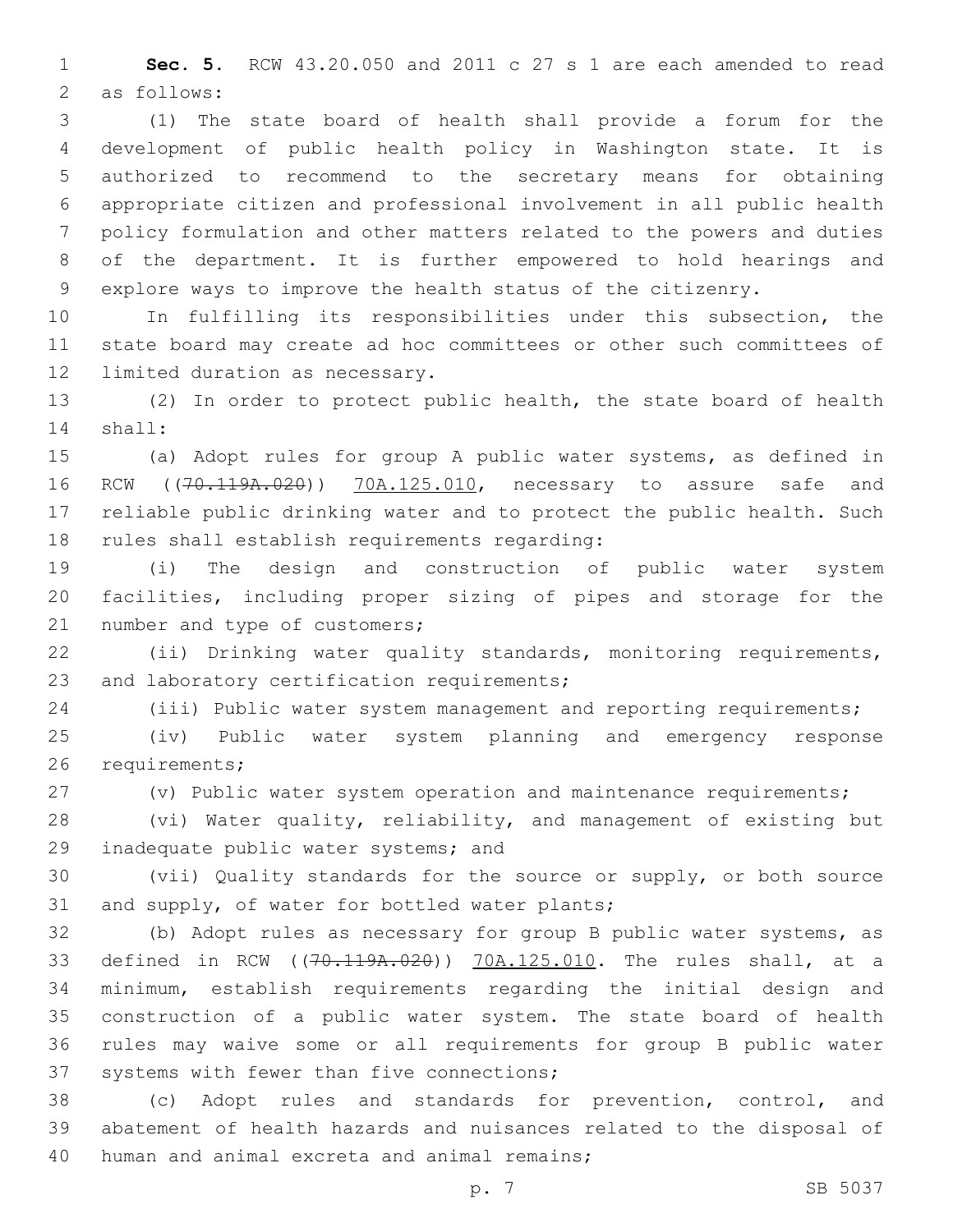(d) Adopt rules controlling public health related to environmental conditions including but not limited to heating, lighting, ventilation, sanitary facilities, and cleanliness in public facilities including but not limited to food service establishments, schools, recreational facilities, and transient accommodations;

 (e) Adopt rules for the imposition and use of isolation and 7 quarantine;

 (f) Adopt rules in accordance with section 2 of this act 9 concerning education modalities during COVID-19, for the prevention and control of infectious and noninfectious diseases, including food and vector borne illness, and rules governing the receipt and conveyance of remains of deceased persons, and such other sanitary matters as may best be controlled by universal rule; and

 (g) Adopt rules for accessing existing databases for the purposes 15 of performing health related research.

 (3) The state board shall adopt rules for the design, construction, installation, operation, and maintenance of those on-site sewage systems with design flows of less than three thousand 19 five hundred gallons per day.

 (4) The state board may delegate any of its rule-adopting authority to the secretary and rescind such delegated authority.

 (5) All local boards of health, health authorities and officials, 23 officers of state institutions, police officers, sheriffs, constables, and all other officers and employees of the state, or any 25 county, city, or township thereof, shall enforce all rules adopted by the state board of health. In the event of failure or refusal on the part of any member of such boards or any other official or person mentioned in this section to so act, he or she shall be subject to a fine of not less than fifty dollars, upon first conviction, and not less than one hundred dollars upon second conviction.

 (6) The state board may advise the secretary on health policy issues pertaining to the department of health and the state.

 **Sec. 6.** RCW 70.05.070 and 2020 c 20 s 1066 are each amended to 34 read as follows:

 The local health officer, acting under the direction of the local board of health or under direction of the administrative officer appointed under RCW 70.05.040 or 70.05.035, if any, shall:

 (1) Enforce the public health statutes of the state, rules of the state board of health and the secretary of health, and all local

p. 8 SB 5037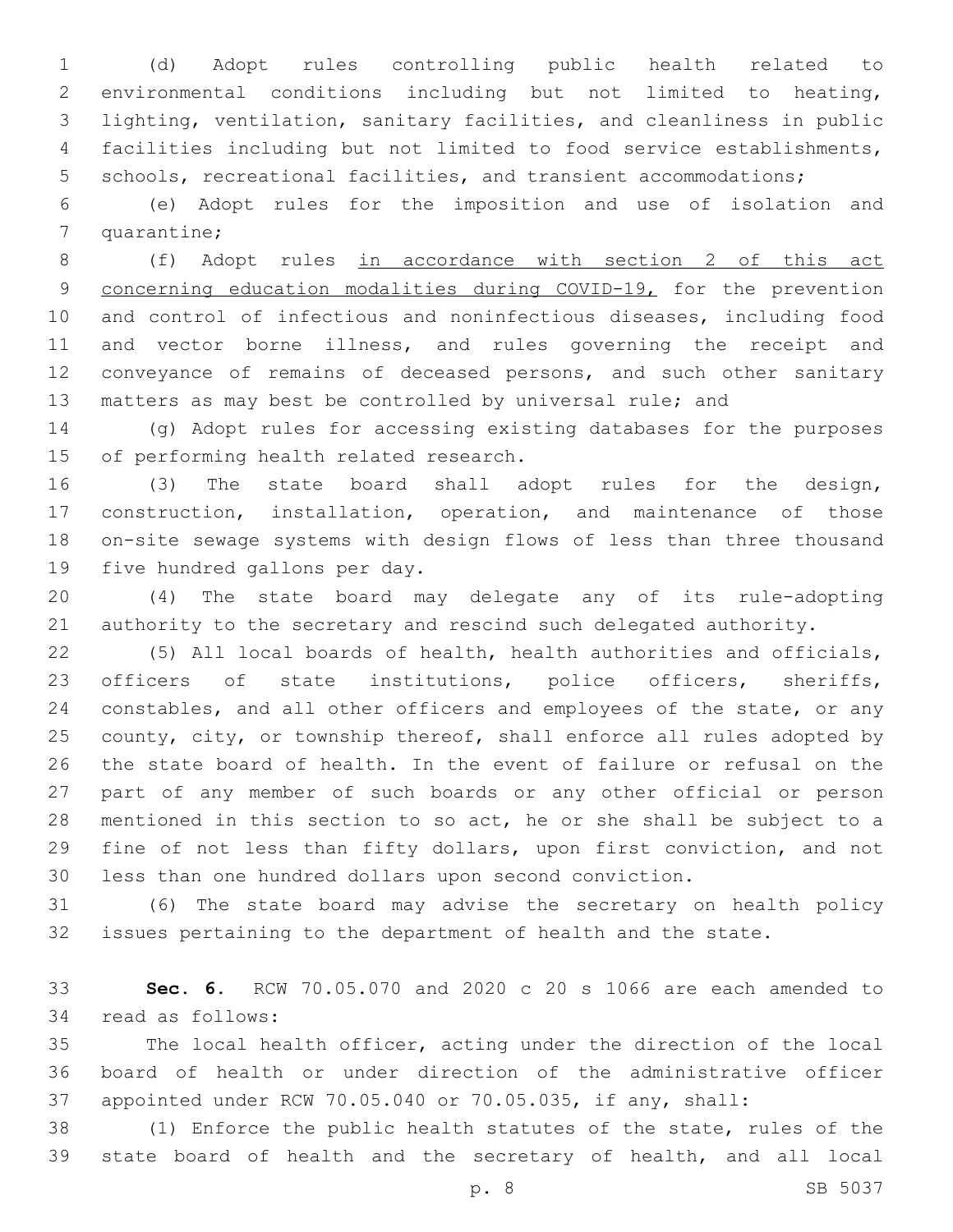health rules, regulations and ordinances within his or her jurisdiction including imposition of penalties authorized under RCW 70A.125.030 and 70A.105.120, the confidentiality provisions in RCW 70.02.220 and rules adopted to implement those provisions, and filing 5 of actions authorized by RCW 43.70.190;

 (2) Take such action as is necessary to maintain health and sanitation supervision over the territory within his or her 8 jurisdiction;

 (3) Control and prevent the spread of any dangerous, contagious 10 or infectious diseases that may occur within his or her jurisdiction;

 (4) Inform the public as to the causes, nature, and prevention of disease and disability and the preservation, promotion and improvement of health within his or her jurisdiction;

 (5) Prevent, control or abate nuisances which are detrimental to 15 the public health;

 (6) Attend all conferences called by the secretary of health or 17 his or her authorized representative;

 (7) Collect such fees as are established by the state board of health or the local board of health for the issuance or renewal of licenses or permits or such other fees as may be authorized by law or 21 by the rules of the state board of health;

 (8) Inspect, as necessary, expansion or modification of existing public water systems, and the construction of new public water systems, to assure that the expansion, modification, or construction 25 conforms to system design and plans;

 (9) Take such measures as he or she deems necessary in order to promote the public health, to participate in the establishment of health educational or training activities, and to authorize the attendance of employees of the local health department or individuals engaged in community health programs related to or part of the 31 programs of the local health department; and

 (10) Act in accordance with section 2 of this act concerning 33 education modalities during COVID-19.

 NEW SECTION. **Sec. 7.** This act is necessary for the immediate 35 preservation of the public peace, health, or safety, or support of the state government and its existing public institutions, and takes effect immediately.